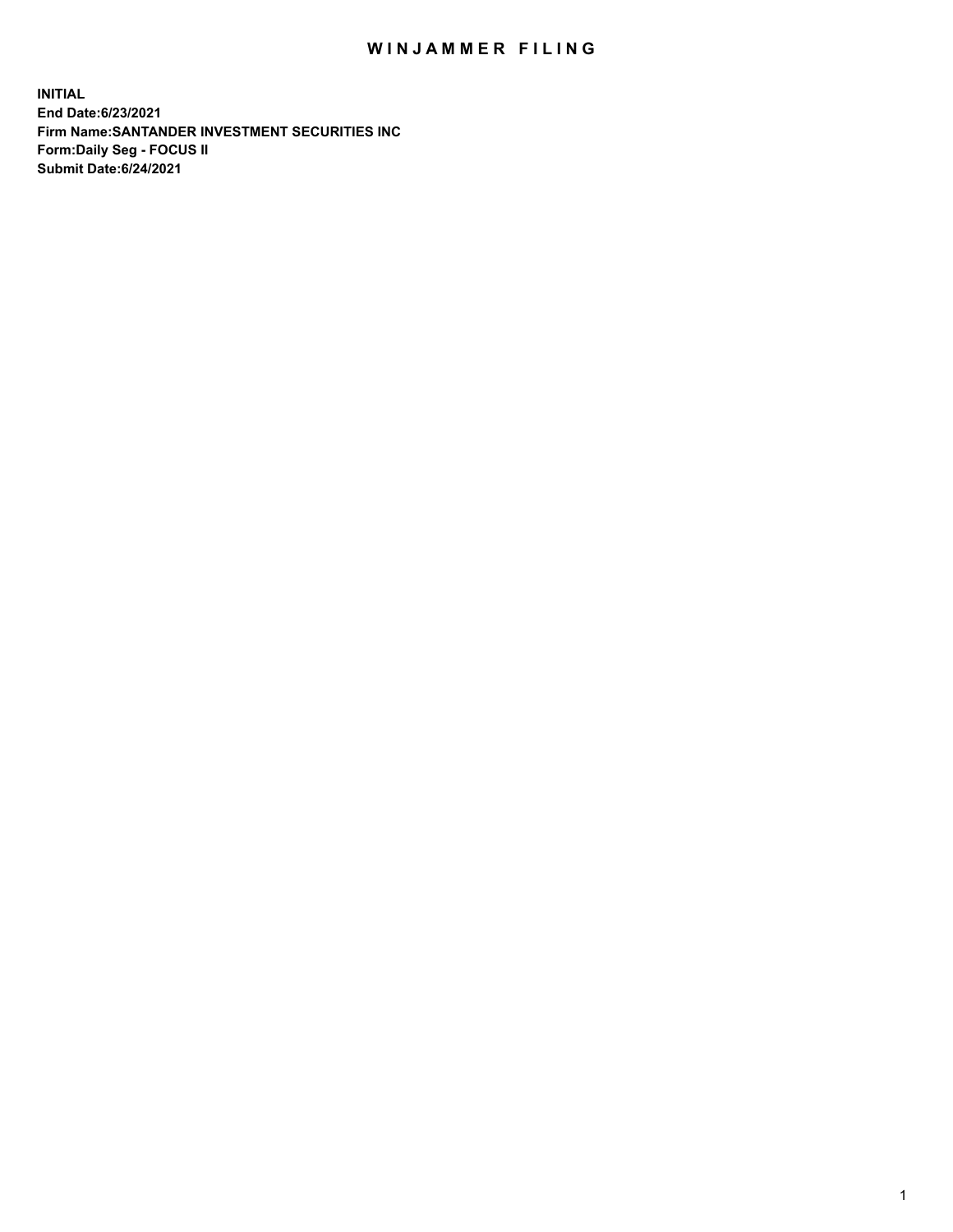**INITIAL End Date:6/23/2021 Firm Name:SANTANDER INVESTMENT SECURITIES INC Form:Daily Seg - FOCUS II Submit Date:6/24/2021 Daily Segregation - Cover Page**

| Name of Company                                                                   | <b>SANTANDER INVESTMENT</b><br><b>SECURITIES INC</b> |
|-----------------------------------------------------------------------------------|------------------------------------------------------|
| <b>Contact Name</b>                                                               | <b>Felix Munoz</b>                                   |
| <b>Contact Phone Number</b>                                                       | (212) 407-4594                                       |
| <b>Contact Email Address</b>                                                      | felix.munoz@santander.us                             |
| FCM's Customer Segregated Funds Residual Interest Target (choose one):            |                                                      |
| a. Minimum dollar amount: ; or                                                    | 70,000,000                                           |
| b. Minimum percentage of customer segregated funds required:%; or                 | <u>0</u>                                             |
| c. Dollar amount range between: and; or                                           | 0 <sub>0</sub>                                       |
| d. Percentage range of customer segregated funds required between:% and%.         | 0 <sub>0</sub>                                       |
| FCM's Customer Secured Amount Funds Residual Interest Target (choose one):        |                                                      |
| a. Minimum dollar amount: ; or                                                    | $\frac{0}{0}$                                        |
| b. Minimum percentage of customer secured funds required:%; or                    |                                                      |
| c. Dollar amount range between: and; or                                           | 0 <sub>0</sub>                                       |
| d. Percentage range of customer secured funds required between:% and%.            | 0 <sub>0</sub>                                       |
| FCM's Cleared Swaps Customer Collateral Residual Interest Target (choose one):    |                                                      |
| a. Minimum dollar amount: ; or                                                    | $\overline{\mathbf{0}}$                              |
| b. Minimum percentage of cleared swaps customer collateral required:% ; or        | $\underline{\mathbf{0}}$                             |
| c. Dollar amount range between: and; or                                           | 0 <sub>0</sub>                                       |
| d. Percentage range of cleared swaps customer collateral required between:% and%. | <u>00</u>                                            |

Attach supporting documents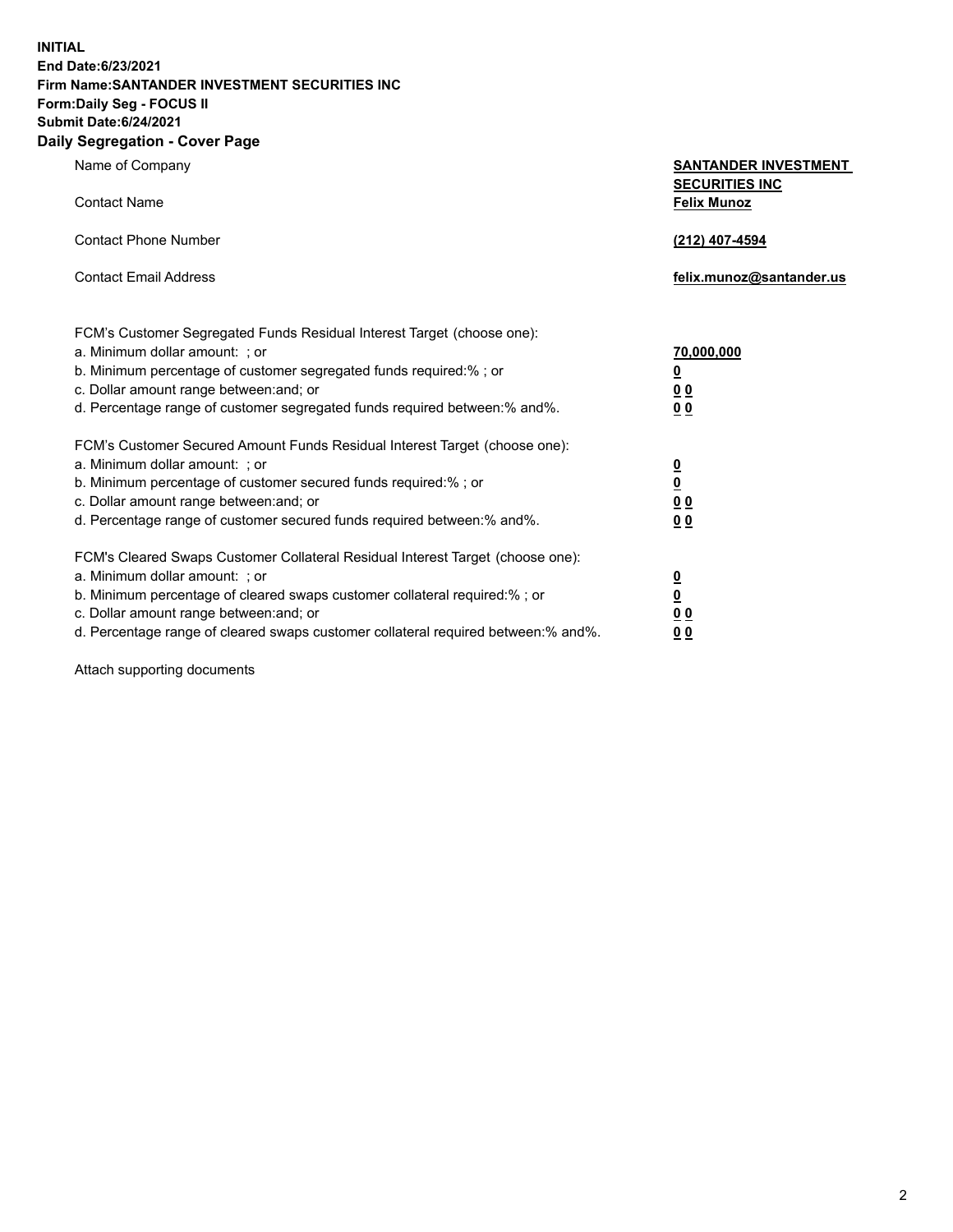**INITIAL End Date:6/23/2021 Firm Name:SANTANDER INVESTMENT SECURITIES INC Form:Daily Seg - FOCUS II Submit Date:6/24/2021 Daily Segregation - Secured Amounts**

|     | Foreign Futures and Foreign Options Secured Amounts                                         |                   |
|-----|---------------------------------------------------------------------------------------------|-------------------|
|     | Amount required to be set aside pursuant to law, rule or regulation of a foreign            | $0$ [7305]        |
|     | government or a rule of a self-regulatory organization authorized thereunder                |                   |
| 1.  | Net ledger balance - Foreign Futures and Foreign Option Trading - All Customers             |                   |
|     | A. Cash                                                                                     | $0$ [7315]        |
|     | B. Securities (at market)                                                                   | $0$ [7317]        |
| 2.  | Net unrealized profit (loss) in open futures contracts traded on a foreign board of trade   | $0$ [7325]        |
| 3.  | Exchange traded options                                                                     |                   |
|     | a. Market value of open option contracts purchased on a foreign board of trade              | $0$ [7335]        |
|     | b. Market value of open contracts granted (sold) on a foreign board of trade                | $0$ [7337]        |
| 4.  | Net equity (deficit) (add lines 1. 2. and 3.)                                               | $0$ [7345]        |
| 5.  | Account liquidating to a deficit and account with a debit balances - gross amount           | $0$ [7351]        |
|     | Less: amount offset by customer owned securities                                            | 0 [7352] 0 [7354] |
| 6.  | Amount required to be set aside as the secured amount - Net Liquidating Equity              | $0$ [7355]        |
|     | Method (add lines 4 and 5)                                                                  |                   |
| 7.  | Greater of amount required to be set aside pursuant to foreign jurisdiction (above) or line | $0$ [7360]        |
|     | 6.                                                                                          |                   |
|     | FUNDS DEPOSITED IN SEPARATE REGULATION 30.7 ACCOUNTS                                        |                   |
| 1.  | Cash in banks                                                                               |                   |
|     | A. Banks located in the United States                                                       | $0$ [7500]        |
|     | B. Other banks qualified under Regulation 30.7                                              | 0 [7520] 0 [7530] |
| 2.  | Securities                                                                                  |                   |
|     | A. In safekeeping with banks located in the United States                                   | $0$ [7540]        |
|     | B. In safekeeping with other banks qualified under Regulation 30.7                          | 0 [7560] 0 [7570] |
| 3.  | Equities with registered futures commission merchants                                       |                   |
|     | A. Cash                                                                                     | $0$ [7580]        |
|     | <b>B.</b> Securities                                                                        | $0$ [7590]        |
|     | C. Unrealized gain (loss) on open futures contracts                                         | $0$ [7600]        |
|     | D. Value of long option contracts                                                           | $0$ [7610]        |
|     | E. Value of short option contracts                                                          | 0 [7615] 0 [7620] |
| 4.  | Amounts held by clearing organizations of foreign boards of trade                           |                   |
|     | A. Cash                                                                                     | $0$ [7640]        |
|     | <b>B.</b> Securities                                                                        | $0$ [7650]        |
|     | C. Amount due to (from) clearing organization - daily variation                             | $0$ [7660]        |
|     | D. Value of long option contracts                                                           | $0$ [7670]        |
|     | E. Value of short option contracts                                                          | 0 [7675] 0 [7680] |
| 5.  | Amounts held by members of foreign boards of trade                                          |                   |
|     | A. Cash                                                                                     | $0$ [7700]        |
|     | <b>B.</b> Securities                                                                        | $0$ [7710]        |
|     | C. Unrealized gain (loss) on open futures contracts                                         | $0$ [7720]        |
|     | D. Value of long option contracts                                                           | $0$ [7730]        |
|     | E. Value of short option contracts                                                          | 0 [7735] 0 [7740] |
| 6.  | Amounts with other depositories designated by a foreign board of trade                      | $0$ [7760]        |
| 7.  | Segregated funds on hand                                                                    | $0$ [7765]        |
| 8.  | Total funds in separate section 30.7 accounts                                               | $0$ [7770]        |
| 9.  | Excess (deficiency) Set Aside for Secured Amount (subtract line 7 Secured Statement         | $0$ [7380]        |
|     | Page 1 from Line 8)                                                                         |                   |
| 10. | Management Target Amount for Excess funds in separate section 30.7 accounts                 | $0$ [7780]        |
| 11. | Excess (deficiency) funds in separate 30.7 accounts over (under) Management Target          | $0$ [7785]        |
|     |                                                                                             |                   |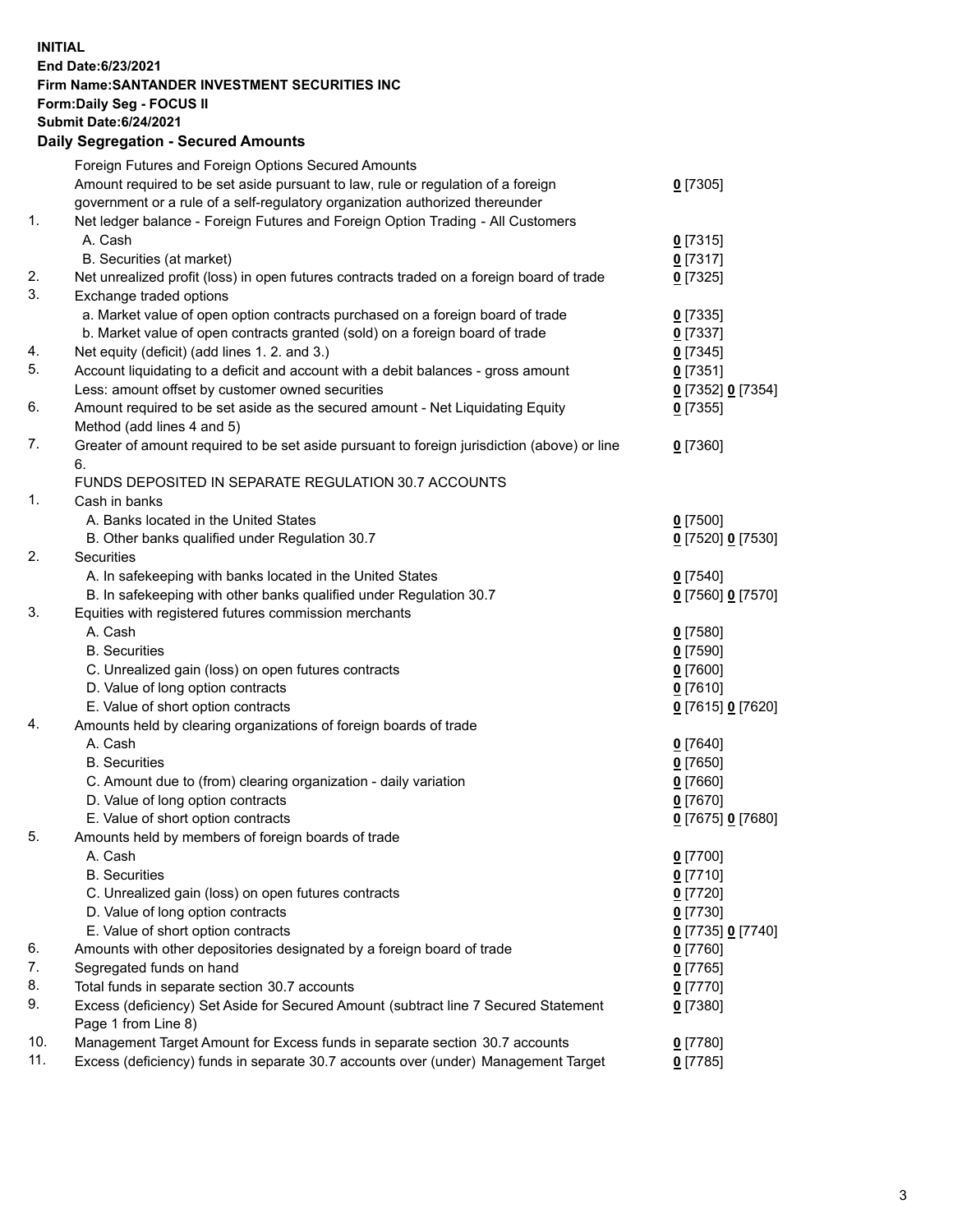| <b>INITIAL</b> |                                                                                                |                      |  |  |  |  |
|----------------|------------------------------------------------------------------------------------------------|----------------------|--|--|--|--|
|                | End Date: 6/23/2021                                                                            |                      |  |  |  |  |
|                | Firm Name: SANTANDER INVESTMENT SECURITIES INC                                                 |                      |  |  |  |  |
|                | Form: Daily Seg - FOCUS II                                                                     |                      |  |  |  |  |
|                | <b>Submit Date:6/24/2021</b>                                                                   |                      |  |  |  |  |
|                | Daily Segregation - Segregation Statement                                                      |                      |  |  |  |  |
|                | SEGREGATION REQUIREMENTS(Section 4d(2) of the CEAct)                                           |                      |  |  |  |  |
| 1.             | Net ledger balance                                                                             |                      |  |  |  |  |
|                | A. Cash                                                                                        | 2,370,869,407 [7010] |  |  |  |  |
|                | B. Securities (at market)                                                                      | $0$ [7020]           |  |  |  |  |
| 2.             | Net unrealized profit (loss) in open futures contracts traded on a contract market             | -399,454,490 [7030]  |  |  |  |  |
| 3.             | Exchange traded options                                                                        |                      |  |  |  |  |
|                | A. Add market value of open option contracts purchased on a contract market                    | 42,556,635 [7032]    |  |  |  |  |
|                | B. Deduct market value of open option contracts granted (sold) on a contract market            | -37,423,583 [7033]   |  |  |  |  |
| 4.             | Net equity (deficit) (add lines 1, 2 and 3)                                                    | 1,976,547,969 [7040] |  |  |  |  |
| 5.             | Accounts liquidating to a deficit and accounts with                                            |                      |  |  |  |  |
|                | debit balances - gross amount                                                                  | $0$ [7045]           |  |  |  |  |
|                | Less: amount offset by customer securities                                                     | 0 [7047] 0 [7050]    |  |  |  |  |
| 6.             | Amount required to be segregated (add lines 4 and 5)                                           | 1,976,547,969 [7060] |  |  |  |  |
|                | FUNDS IN SEGREGATED ACCOUNTS                                                                   |                      |  |  |  |  |
| 7.             | Deposited in segregated funds bank accounts                                                    |                      |  |  |  |  |
|                | A. Cash                                                                                        | 273,545,855 [7070]   |  |  |  |  |
|                | B. Securities representing investments of customers' funds (at market)                         | $0$ [7080]           |  |  |  |  |
|                | C. Securities held for particular customers or option customers in lieu of cash (at            | $0$ [7090]           |  |  |  |  |
|                | market)                                                                                        |                      |  |  |  |  |
| 8.             | Margins on deposit with derivatives clearing organizations of contract markets                 |                      |  |  |  |  |
|                | A. Cash                                                                                        | 1,804,872,970 [7100] |  |  |  |  |
|                | B. Securities representing investments of customers' funds (at market)                         | $0$ [7110]           |  |  |  |  |
|                | C. Securities held for particular customers or option customers in lieu of cash (at<br>market) | $0$ [7120]           |  |  |  |  |
| 9.             | Net settlement from (to) derivatives clearing organizations of contract markets                | -34,086,447 [7130]   |  |  |  |  |
| 10.            | Exchange traded options                                                                        |                      |  |  |  |  |
|                | A. Value of open long option contracts                                                         | 42,556,635 [7132]    |  |  |  |  |
|                | B. Value of open short option contracts                                                        | -37,423,583 [7133]   |  |  |  |  |
| 11.            | Net equities with other FCMs                                                                   |                      |  |  |  |  |
|                | A. Net liquidating equity                                                                      | $0$ [7140]           |  |  |  |  |
|                | B. Securities representing investments of customers' funds (at market)                         | $0$ [7160]           |  |  |  |  |
|                | C. Securities held for particular customers or option customers in lieu of cash (at            | $0$ [7170]           |  |  |  |  |
|                | market)                                                                                        |                      |  |  |  |  |
| 12.            | Segregated funds on hand                                                                       | $0$ [7150]           |  |  |  |  |
| 13.            | Total amount in segregation (add lines 7 through 12)                                           | 2,049,465,430 [7180] |  |  |  |  |
| 14.            | Excess (deficiency) funds in segregation (subtract line 6 from line 13)                        | 72,917,461 [7190]    |  |  |  |  |
| 15.            | Management Target Amount for Excess funds in segregation                                       | 70,000,000 [7194]    |  |  |  |  |
| 16.            | Excess (deficiency) funds in segregation over (under) Management Target Amount                 | 2,917,461 [7198]     |  |  |  |  |
|                | <b>Excess</b>                                                                                  |                      |  |  |  |  |